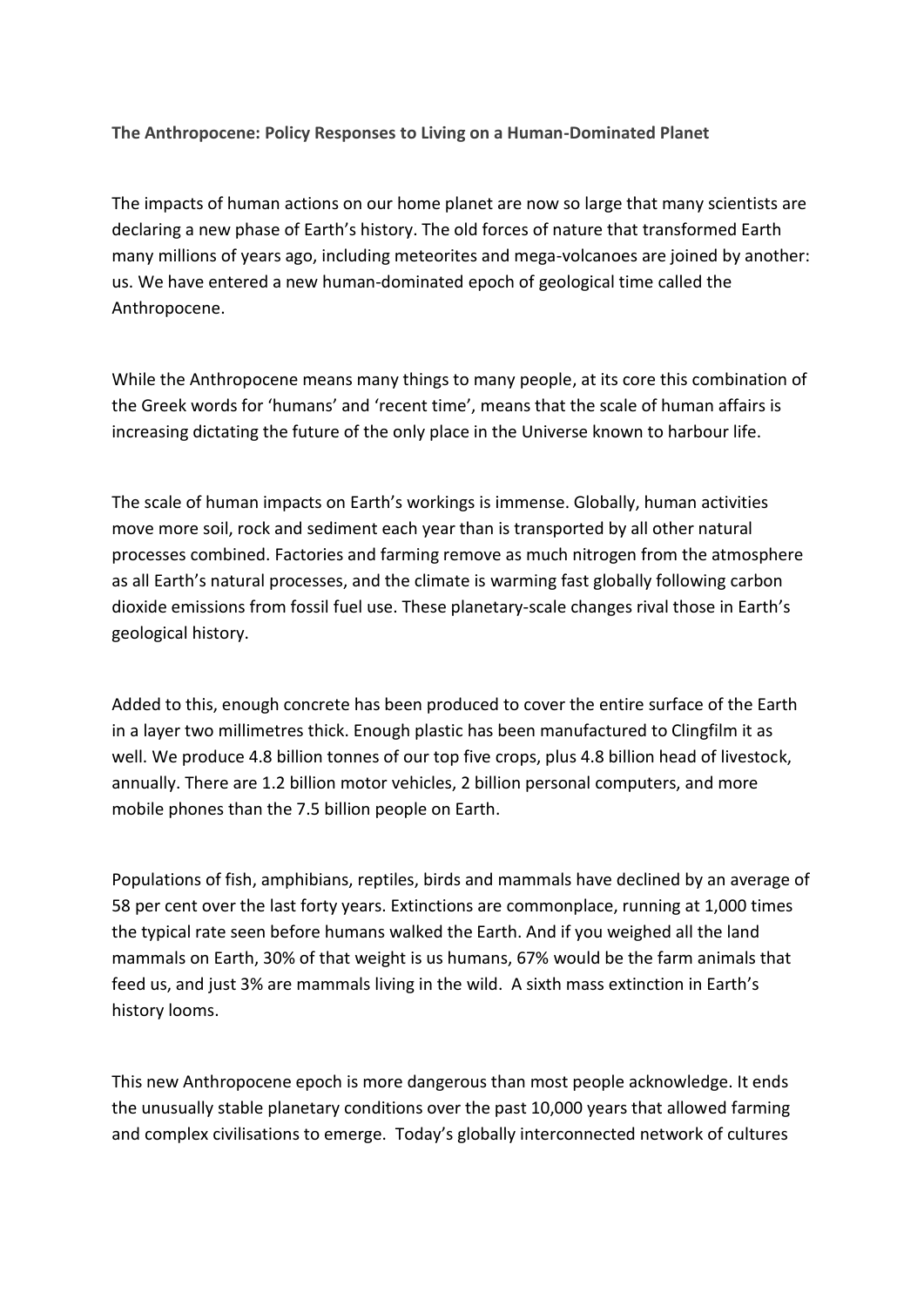developed within these stabile conditions, but rapid climate change means this is over. So what is to be done?

In our new book, The Human Planet, we use the tools of modern science to re-analyse human history to better understand the future. Such a reassessment is obviously complex, but one role of scientists is to pick away at difficult problems to understand them in more fundamental ways. Our analysis shows that just five successive type of human society have spread worldwide: hunter-gatherer, agriculturalist, mercantile capitalist, industrial capitalist - and following the Second World War - today's consumer capitalist society.

Each subsequent stage relies on greater energy use and greater generation and flows of information and knowledge. These result in a much larger population, rising per capita productivity and greater collective agency. Seen in this light a new sixth type of society, of whatever type, will require both greater energy provision and improved systems to communicate knowledge and manage information.

These insights mean the role of renewable energy for all takes on an importance beyond stopping climate breakdown. Renewables, including new ownerships models that can be replicated across the world, are essential in curbing climate change, but are also at the core of any radically different future society. Likewise free education, a free internet and everyone having access to it has a much deeper significance than accessing social media. While the revolutionary role of the invention of writing and the printing press is well recognised, the same now applies to digital communication.

However, more energy and information flows alone could increase our environmental problems, as in the past. To usher in a new way of living the core dynamic of ever-greater production and consumption of goods and resources must be broken, coupled with a societal focus on repairing the environmental damage of the past. Two increasingly discussed ideas do just this.

Universal Basic Income (UBI) is a policy whereby a financial payment is made to every citizen, unconditionally, without any obligation to work, at a level above their subsistence needs. Small-scale trials of UBI shows that educational attainment is higher, entrepreneurship levels go up, people are healthier and self-reported happiness increases. However, UBI does more than this: it could break the link between work and consumption.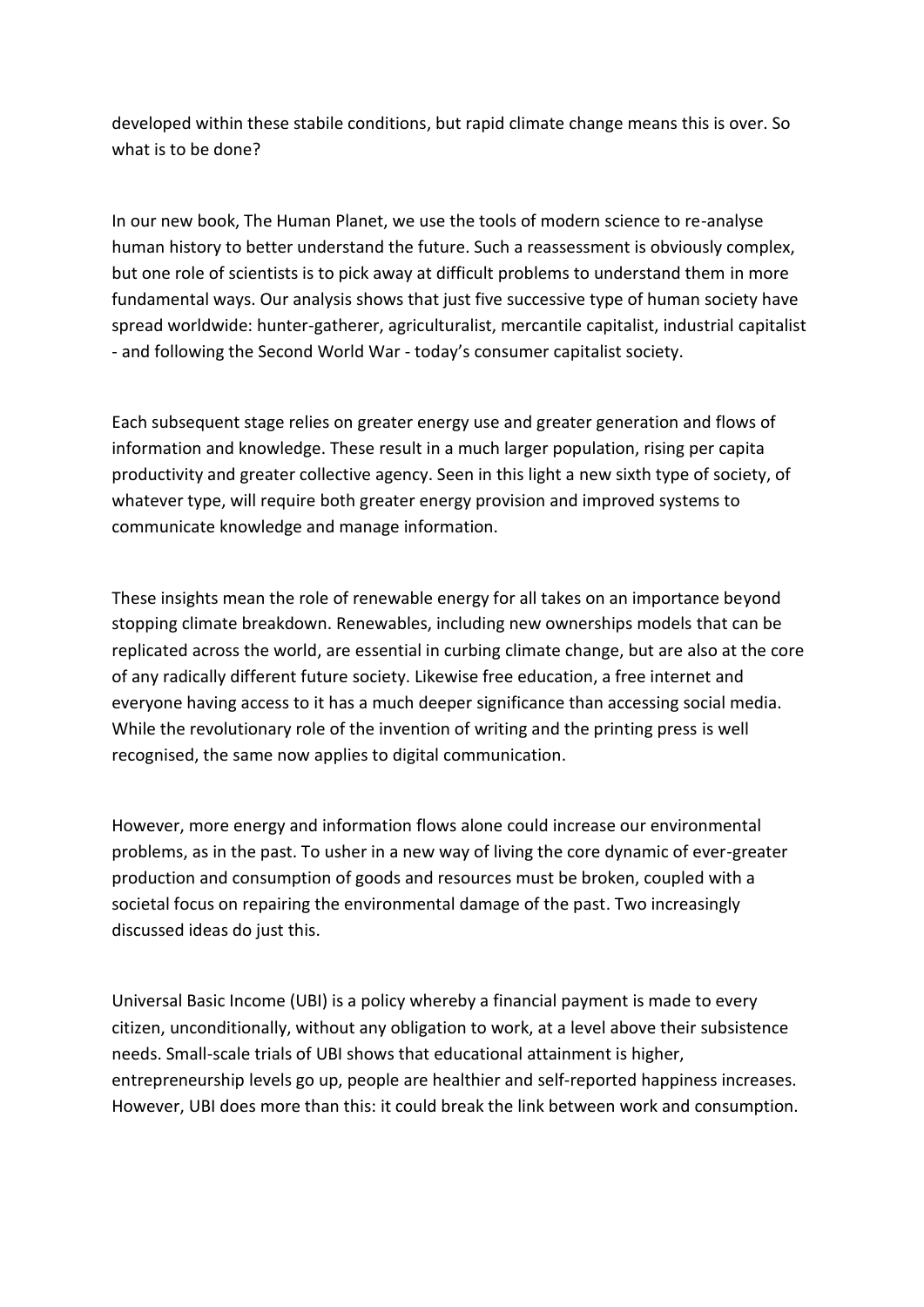The requirement for most of us to sell our labour and be ever more productive is compensated for by enabling us to increase our consumption. Given this dynamic, it makes little sense to forgo environmentally damaging behaviour when we know we have to work harder in the future regardless of our choices. Consumption is the pay-back for being evermore productive at work. We often tell ourselves that we deserve that lunch of foodstuffs sourced from thousands of miles away, the latest high-tech gizmo, or long-haul holiday. We say: I'm working hard, I've earned it.

By breaking this link between work and consumption UBI can, if carefully managed over time, dramatically lessen environmental impacts. We could work less and consume less, and still meet our needs. Fear for the future would recede, meaning we would not have to work ever-harder for fear of having no work in the future.

As a systemic change UBI eliminates extreme poverty and reduces dependency, giving people the agency to say 'no' to undesirable work, and 'yes' to opportunities that often lie out of reach. Nobody would be under any obligation to do environmentally damaging types of work – those in the fossil fuel industries would have the security of income to retrain. And desirable jobs that usually remain out of reach due, for example, because of the need work in unpaid internships to enter a profession, would be open to all.

UBI also helps manage the fallout from the automation of ever-larger swathes of the economy. The demand for ever-higher productivity means that the human mind and body is increasingly unable to cope with such demands. Intelligent machines have no such problems. UBI means we all have a place in society even when more productive machines take over many aspects of wage labour. And if UBI is designed and implemented wisely a route to a post-growth post-capitalist mode of living that leans heavily on technology appears possible.

Overall, with UBI people would be able to plan for the future and would be able to 'afford the luxury' of taking action now to avoid negative environmental impacts on future generations. With UBI we could all think long-term, well beyond the next payday. We could care for ourselves, others, and the wider world, as living in the Anthropocene demands.

Environmental repair could come from the simple but profound idea that we allocate half the Earth's surface primarily for the benefit of other species. Half-Earth is less utopian than it first appears, as we have become an urban species. Mass-scale forest restoration is already underway, with commitments across 43 countries to restore 292 million hectares of degraded land to forest, ten times the area of the UK. What are called 'natural climate solutions', using ecosystems to mitigate climate change shows another route to repair in the Anthropocene.